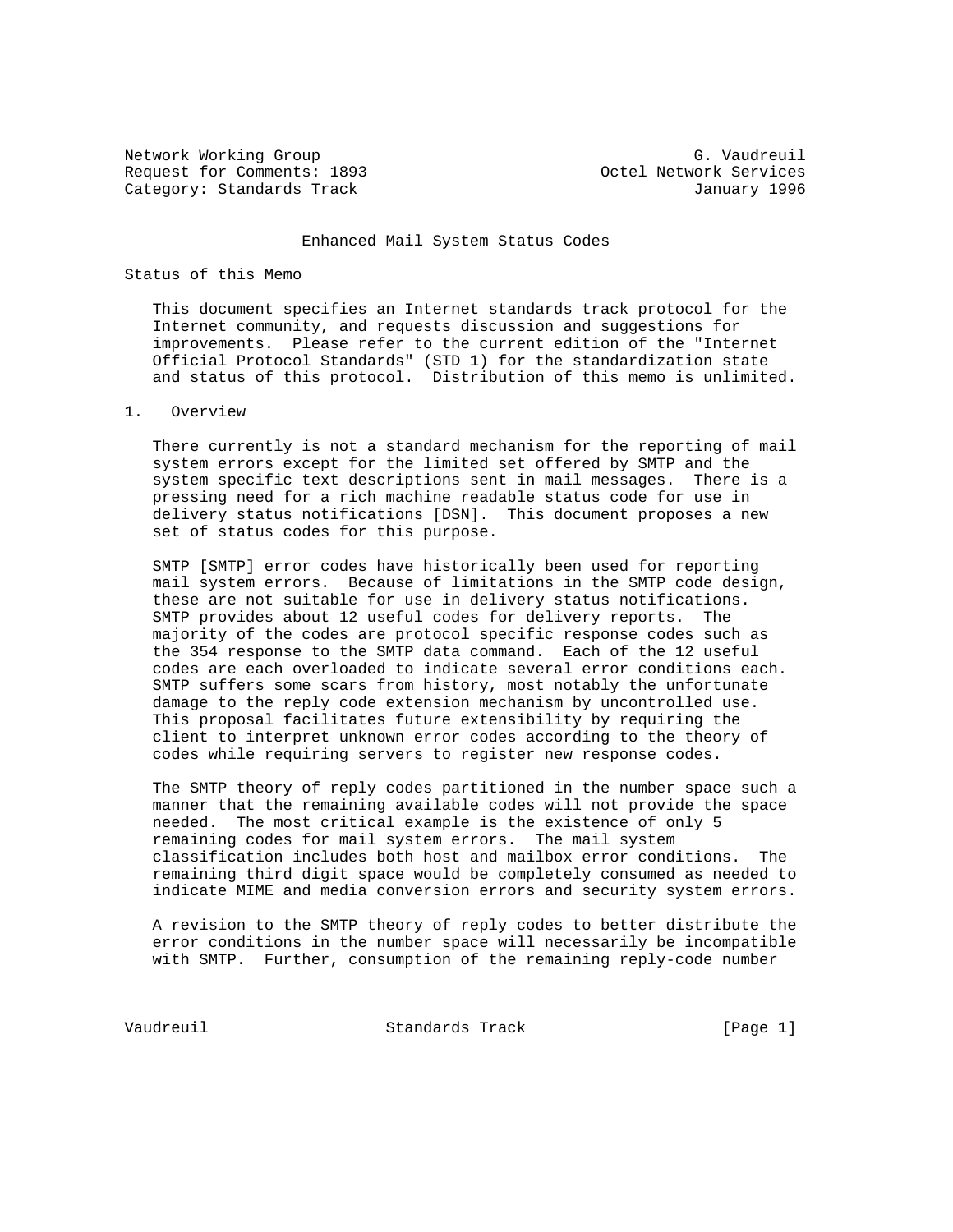space for delivery notification reporting will reduce the available codes for new ESMTP extensions.

 The following proposal is based on the SMTP theory of reply codes. It adopts the success, permanent error, and transient error semantics of the first value, with a further description and classification in the second. This proposal re-distributes the classifications to better distribute the error conditions, such as separating mailbox from host errors.

2. Status Codes

 This document defines a new set of status codes to report mail system conditions. These status codes are intended to be used for media and language independent status reporting. They are not intended for system specific diagnostics.

The syntax of the new status codes is defined as:

```
 status-code = class "." subject "." detail
class = "2" / "4" / "5"subject = 1*3digit detail = 1*3digit
```
 White-space characters and comments are NOT allowed within a status code. Each numeric sub-code within the status-code MUST be expressed without leading zero digits.

 Status codes consist of three numerical fields separated by ".". The first sub-code indicates whether the delivery attempt was successful. The second sub-code indicates the probable source of any delivery anomalies, and the third sub-code indicates a precise error condition.

 The codes space defined is intended to be extensible only by standards track documents. Mail system specific status codes should be mapped as close as possible to the standard status codes. Servers should send only defined, registered status codes. System specific errors and diagnostics should be carried by means other than status codes.

 New subject and detail codes will be added over time. Because the number space is large, it is not intended that published status codes will ever be redefined or eliminated. Clients should preserve the extensibility of the code space by reporting the general error described in the subject sub-code when the specific detail is unrecognized.

Vaudreuil Standards Track [Page 2]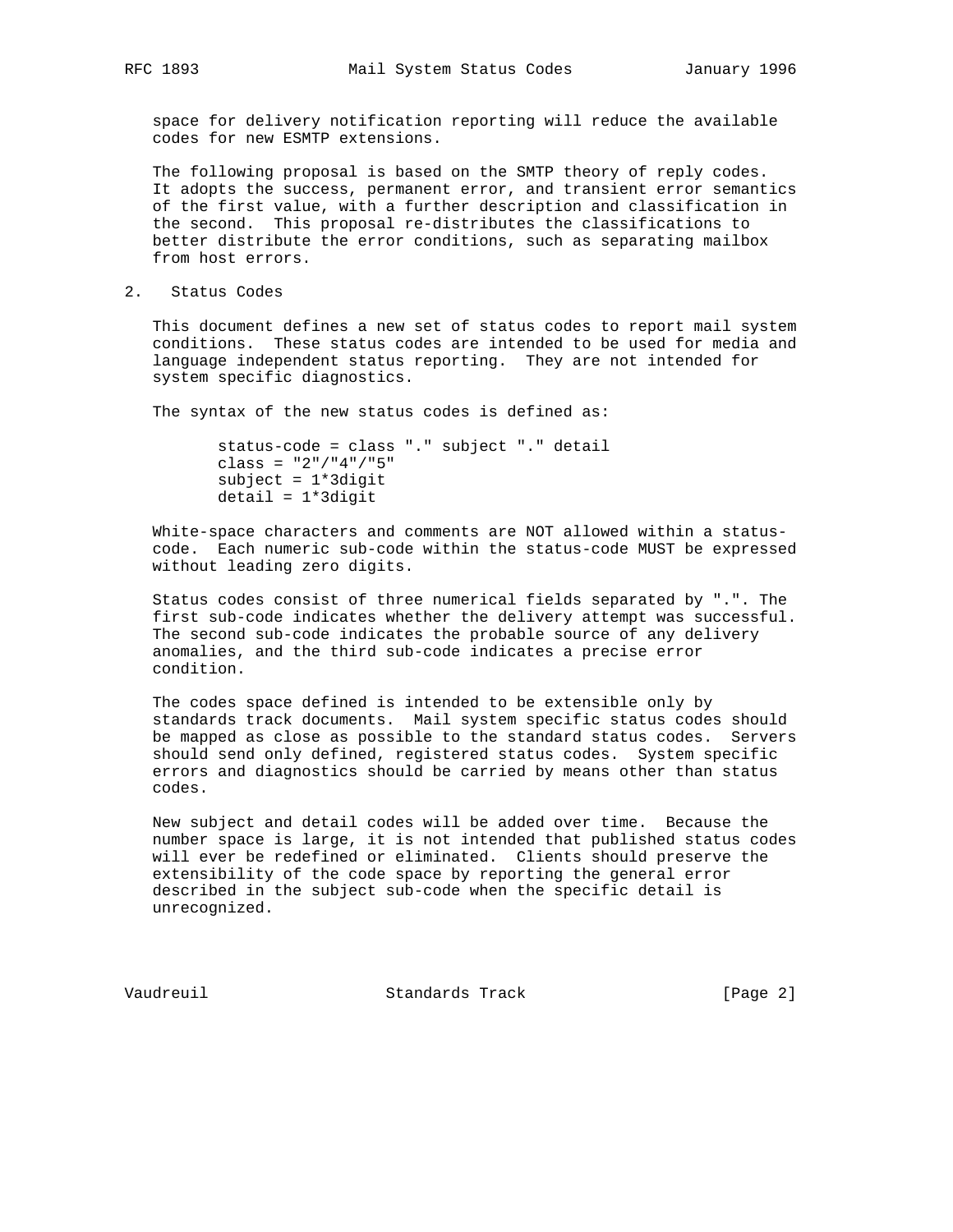The class sub-code provides a broad classification of the status. The enumerated values the class are defined as:

2.X.X Success

 Success specifies that the DSN is reporting a positive delivery action. Detail sub-codes may provide notification of transformations required for delivery.

4.X.X Persistent Transient Failure

 A persistent transient failure is one in which the message as sent is valid, but some temporary event prevents the successful sending of the message. Sending in the future may be successful.

5.X.X Permanent Failure

 A permanent failure is one which is not likely to be resolved by resending the message in the current form. Some change to the message or the destination must be made for successful delivery.

 A client must recognize and report class sub-code even where subsequent subject sub-codes are unrecognized.

 The subject sub-code classifies the status. This value applies to each of the three classifications. The subject sub-code, if recognized, must be reported even if the additional detail provided by the detail sub-code is not recognized. The enumerated values for the subject sub-code are:

X.0.X Other or Undefined Status

There is no additional subject information available.

X.1.X Addressing Status

 The address status reports on the originator or destination address. It may include address syntax or validity. These errors can generally be corrected by the sender and retried.

X.2.X Mailbox Status

 Mailbox status indicates that something having to do with the mailbox has cause this DSN. Mailbox issues are assumed to be under the general control of the recipient.

Vaudreuil Standards Track [Page 3]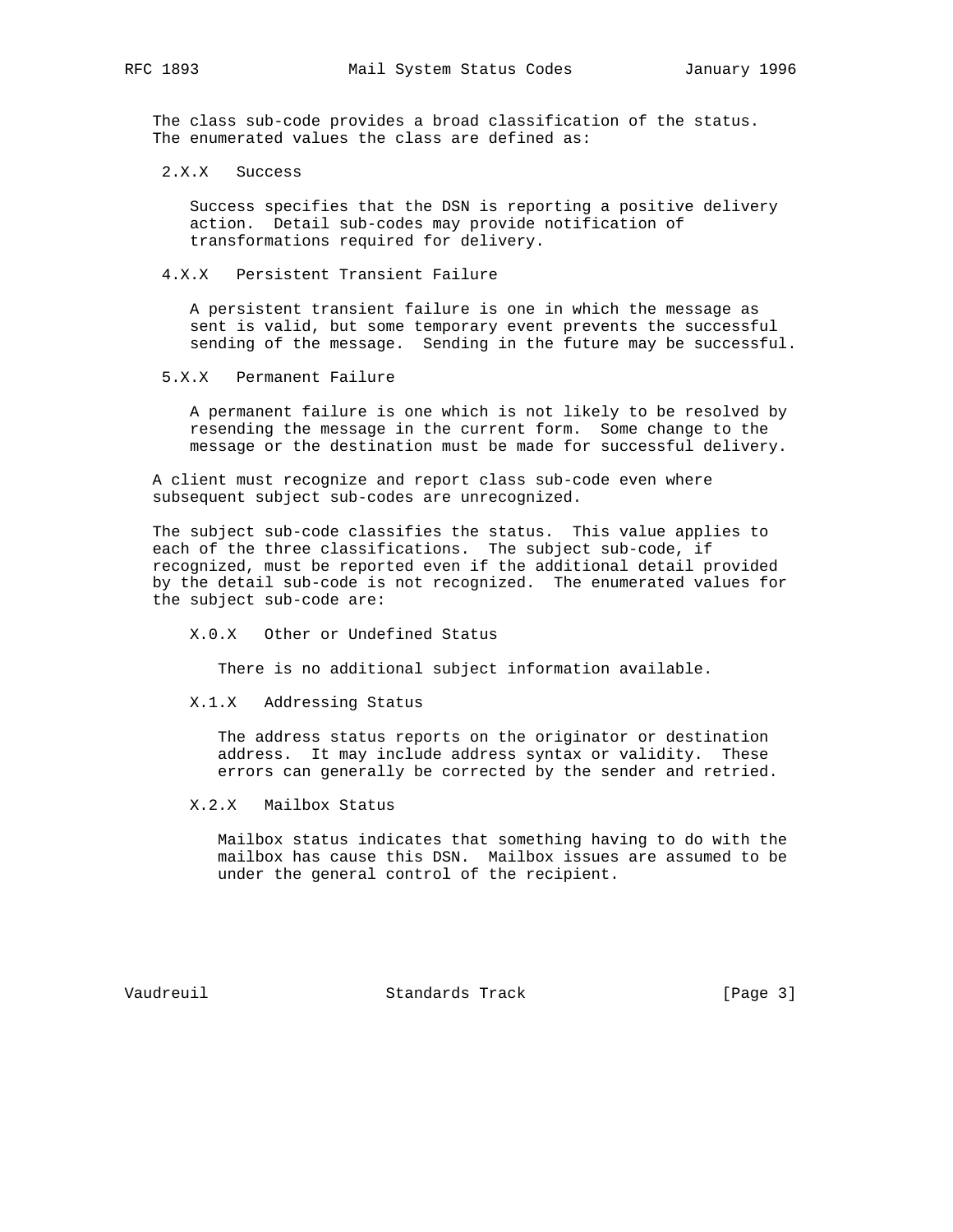## X.3.X Mail System Status

 Mail system status indicates that something having to do with the destination system has caused this DSN. System issues are assumed to be under the general control of the destination system administrator.

## X.4.X Network and Routing Status

 The networking or routing codes report status about the delivery system itself. These system components include any necessary infrastructure such as directory and routing services. Network issues are assumed to be under the control of the destination or intermediate system administrator.

## X.5.X Mail Delivery Protocol Status

 The mail delivery protocol status codes report failures involving the message delivery protocol. These failures include the full range of problems resulting from implementation errors or an unreliable connection. Mail delivery protocol issues may be controlled by many parties including the originating system, destination system, or intermediate system administrators.

#### X.6.X Message Content or Media Status

 The message content or media status codes report failures involving the content of the message. These codes report failures due to translation, transcoding, or otherwise unsupported message media. Message content or media issues are under the control of both the sender and the receiver, both of whom must support a common set of supported content-types.

# X.7.X Security or Policy Status

 The security or policy status codes report failures involving policies such as per-recipient or per-host filtering and cryptographic operations. Security and policy status issues are assumed to be under the control of either or both the sender and recipient. Both the sender and recipient must permit the exchange of messages and arrange the exchange of necessary keys and certificates for cryptographic operations.

Vaudreuil Standards Track [Page 4]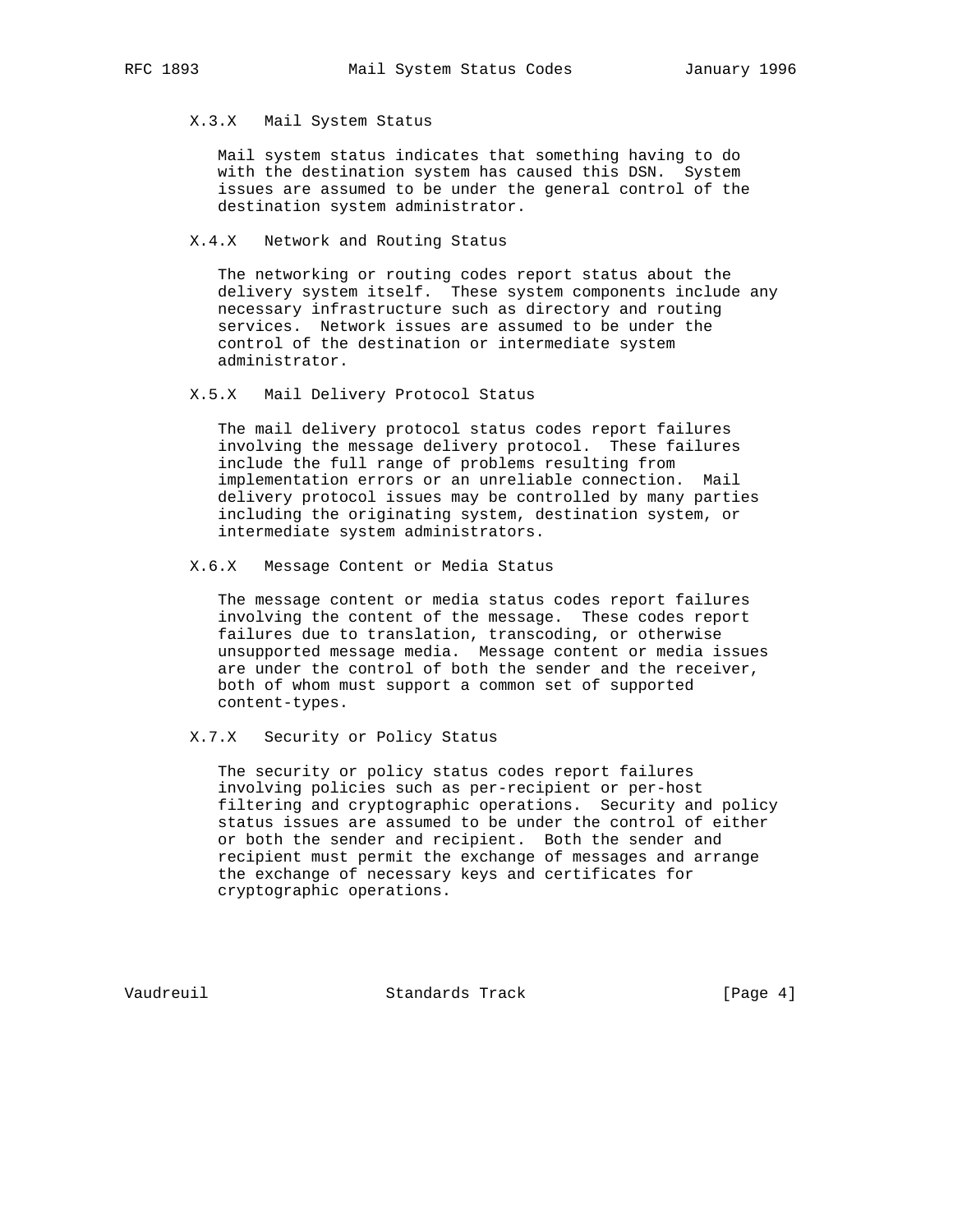3. Enumerated Status Codes

 The following section defines and describes the detail sub-code. The detail value provides more information about the status and is defined relative to the subject of the status.

3.1 Other or Undefined Status

X.0.0 Other undefined Status

 Other undefined status is the only undefined error code. It should be used for all errors for which only the class of the error is known.

- 3.2 Address Status
	- X.1.0 Other address status

 Something about the address specified in the message caused this DSN.

X.1.1 Bad destination mailbox address

 The mailbox specified in the address does not exist. For Internet mail names, this means the address portion to the left of the "@" sign is invalid. This code is only useful for permanent failures.

X.1.2 Bad destination system address

 The destination system specified in the address does not exist or is incapable of accepting mail. For Internet mail names, this means the address portion to the right of the "@" is invalid for mail. This codes is only useful for permanent failures.

X.1.3 Bad destination mailbox address syntax

 The destination address was syntactically invalid. This can apply to any field in the address. This code is only useful for permanent failures.

X.1.4 Destination mailbox address ambiguous

 The mailbox address as specified matches one or more recipients on the destination system. This may result if a heuristic address mapping algorithm is used to map the specified address to a local mailbox name.

Vaudreuil **Standards Track** [Page 5]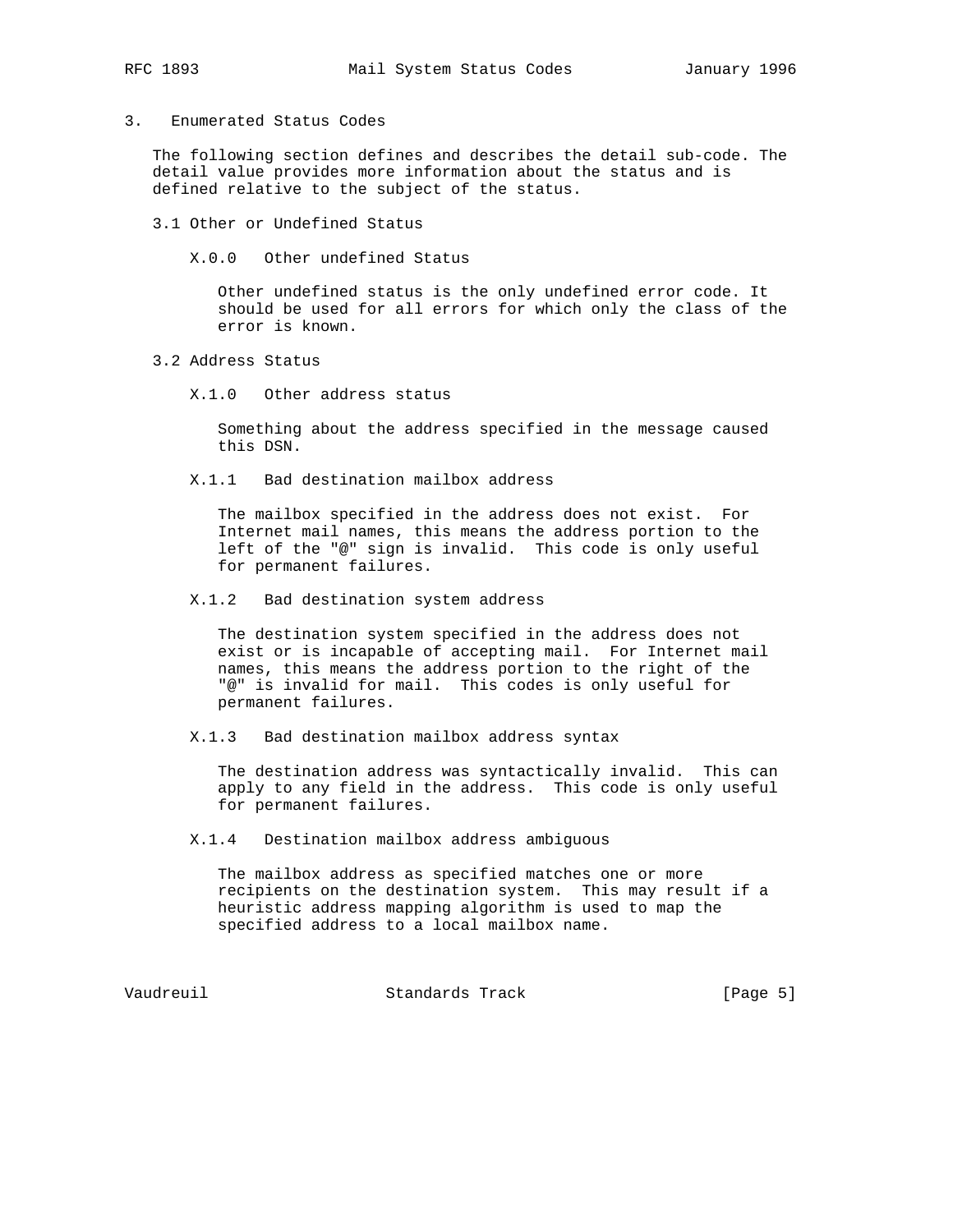X.1.5 Destination address valid

 This mailbox address as specified was valid. This status code should be used for positive delivery reports.

X.1.6 Destination mailbox has moved, No forwarding address

 The mailbox address provided was at one time valid, but mail is no longer being accepted for that address. This code is only useful for permanent failures.

X.1.7 Bad sender's mailbox address syntax

 The sender's address was syntactically invalid. This can apply to any field in the address.

X.1.8 Bad sender's system address

 The sender's system specified in the address does not exist or is incapable of accepting return mail. For domain names, this means the address portion to the right of the "@" is invalid for mail.

3.3 Mailbox Status

X.2.0 Other or undefined mailbox status

 The mailbox exists, but something about the destination mailbox has caused the sending of this DSN.

X.2.1 Mailbox disabled, not accepting messages

 The mailbox exists, but is not accepting messages. This may be a permanent error if the mailbox will never be re-enabled or a transient error if the mailbox is only temporarily disabled.

X.2.2 Mailbox full

 The mailbox is full because the user has exceeded a per-mailbox administrative quota or physical capacity. The general semantics implies that the recipient can delete messages to make more space available. This code should be used as a persistent transient failure.

Vaudreuil **Standards Track** [Page 6]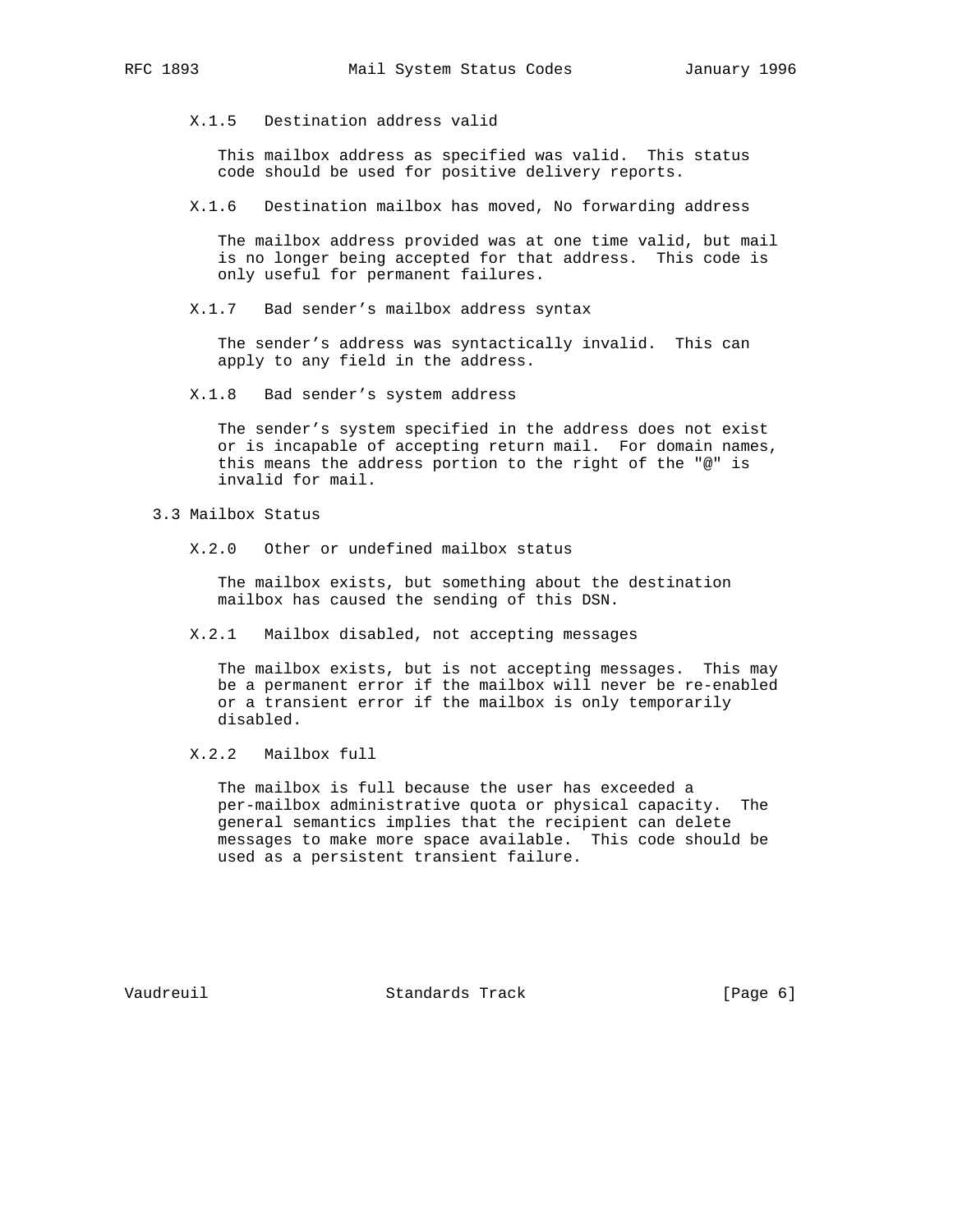X.2.3 Message length exceeds administrative limit

 A per-mailbox administrative message length limit has been exceeded. This status code should be used when the per-mailbox message length limit is less than the general system limit. This code should be used as a permanent failure.

X.2.4 Mailing list expansion problem

 The mailbox is a mailing list address and the mailing list was unable to be expanded. This code may represent a permanent failure or a persistent transient failure.

3.4 Mail system status

X.3.0 Other or undefined mail system status

 The destination system exists and normally accepts mail, but something about the system has caused the generation of this DSN.

X.3.1 Mail system full

 Mail system storage has been exceeded. The general semantics imply that the individual recipient may not be able to delete material to make room for additional messages. This is useful only as a persistent transient error.

X.3.2 System not accepting network messages

 The host on which the mailbox is resident is not accepting messages. Examples of such conditions include an immanent shutdown, excessive load, or system maintenance. This is useful for both permanent and permanent transient errors.

X.3.3 System not capable of selected features

 Selected features specified for the message are not supported by the destination system. This can occur in gateways when features from one domain cannot be mapped onto the supported feature in another.

Vaudreuil **Standards Track** [Page 7]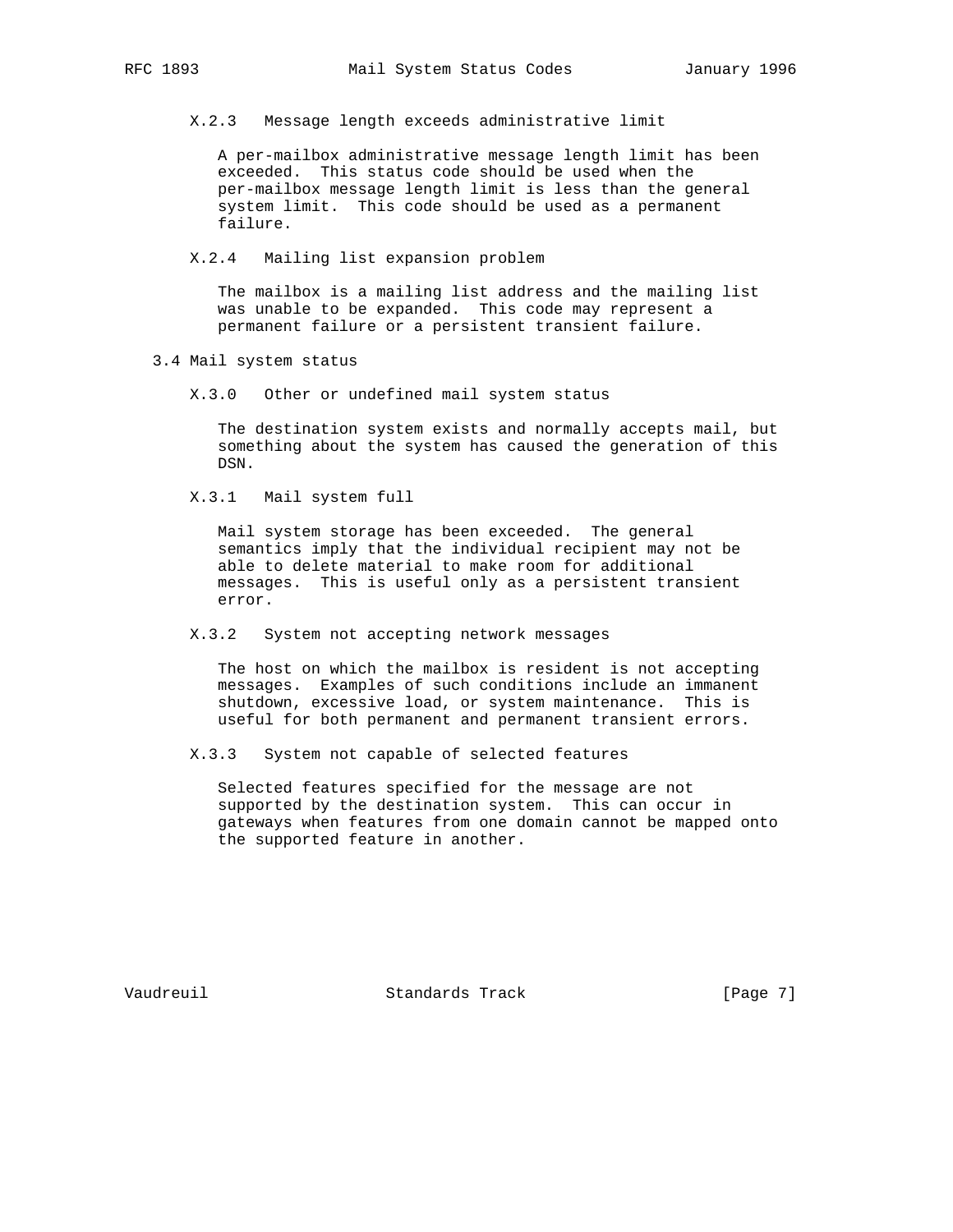X.3.4 Message too big for system

 The message is larger than per-message size limit. This limit may either be for physical or administrative reasons. This is useful only as a permanent error.

X.3.5 System incorrectly configured

 The system is not configured in a manner which will permit it to accept this message.

#### 3.5 Network and Routing Status

X.4.0 Other or undefined network or routing status

 Something went wrong with the networking, but it is not clear what the problem is, or the problem cannot be well expressed with any of the other provided detail codes.

X.4.1 No answer from host

 The outbound connection attempt was not answered, either because the remote system was busy, or otherwise unable to take a call. This is useful only as a persistent transient error.

X.4.2 Bad connection

 The outbound connection was established, but was otherwise unable to complete the message transaction, either because of time-out, or inadequate connection quality. This is useful only as a persistent transient error.

## X.4.3 Directory server failure

 The network system was unable to forward the message, because a directory server was unavailable. This is useful only as a persistent transient error.

 The inability to connect to an Internet DNS server is one example of the directory server failure error.

X.4.4 Unable to route

 The mail system was unable to determine the next hop for the message because the necessary routing information was unavailable from the directory server. This is useful for both permanent and persistent transient errors.

Vaudreuil Standards Track [Page 8]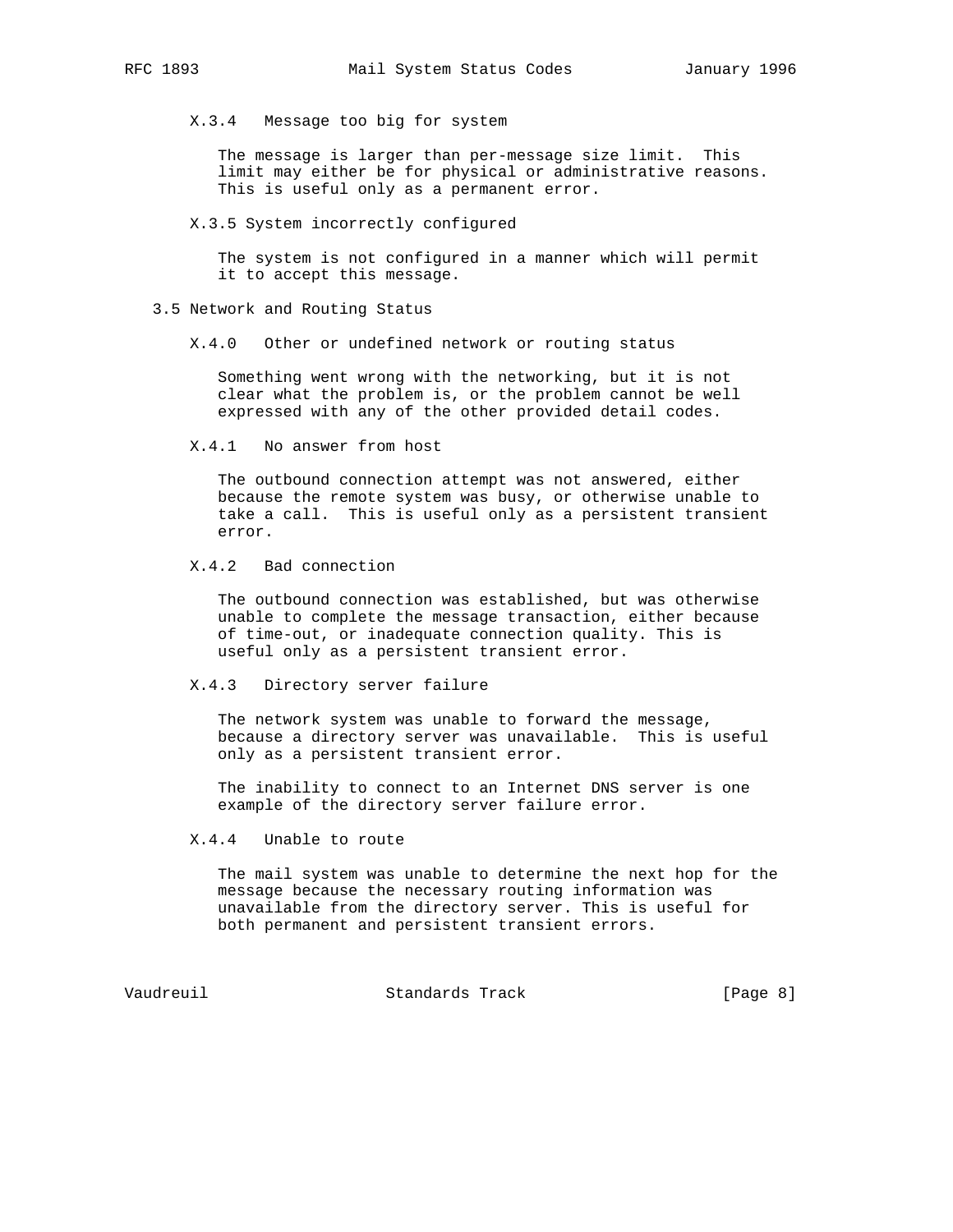A DNS lookup returning only an SOA (Start of Administration) record for a domain name is one example of the unable to route error.

X.4.5 Mail system congestion

 The mail system was unable to deliver the message because the mail system was congested. This is useful only as a persistent transient error.

X.4.6 Routing loop detected

 A routing loop caused the message to be forwarded too many times, either because of incorrect routing tables or a user forwarding loop. This is useful only as a persistent transient error.

X.4.7 Delivery time expired

 The message was considered too old by the rejecting system, either because it remained on that host too long or because the time-to-live value specified by the sender of the message was exceeded. If possible, the code for the actual problem found when delivery was attempted should be returned rather than this code. This is useful only as a persistent transient error.

- 3.6 Mail Delivery Protocol Status
	- X.5.0 Other or undefined protocol status

 Something was wrong with the protocol necessary to deliver the message to the next hop and the problem cannot be well expressed with any of the other provided detail codes.

X.5.1 Invalid command

 A mail transaction protocol command was issued which was either out of sequence or unsupported. This is useful only as a permanent error.

X.5.2 Syntax error

 A mail transaction protocol command was issued which could not be interpreted, either because the syntax was wrong or the command is unrecognized. This is useful only as a permanent error.

Vaudreuil Standards Track [Page 9]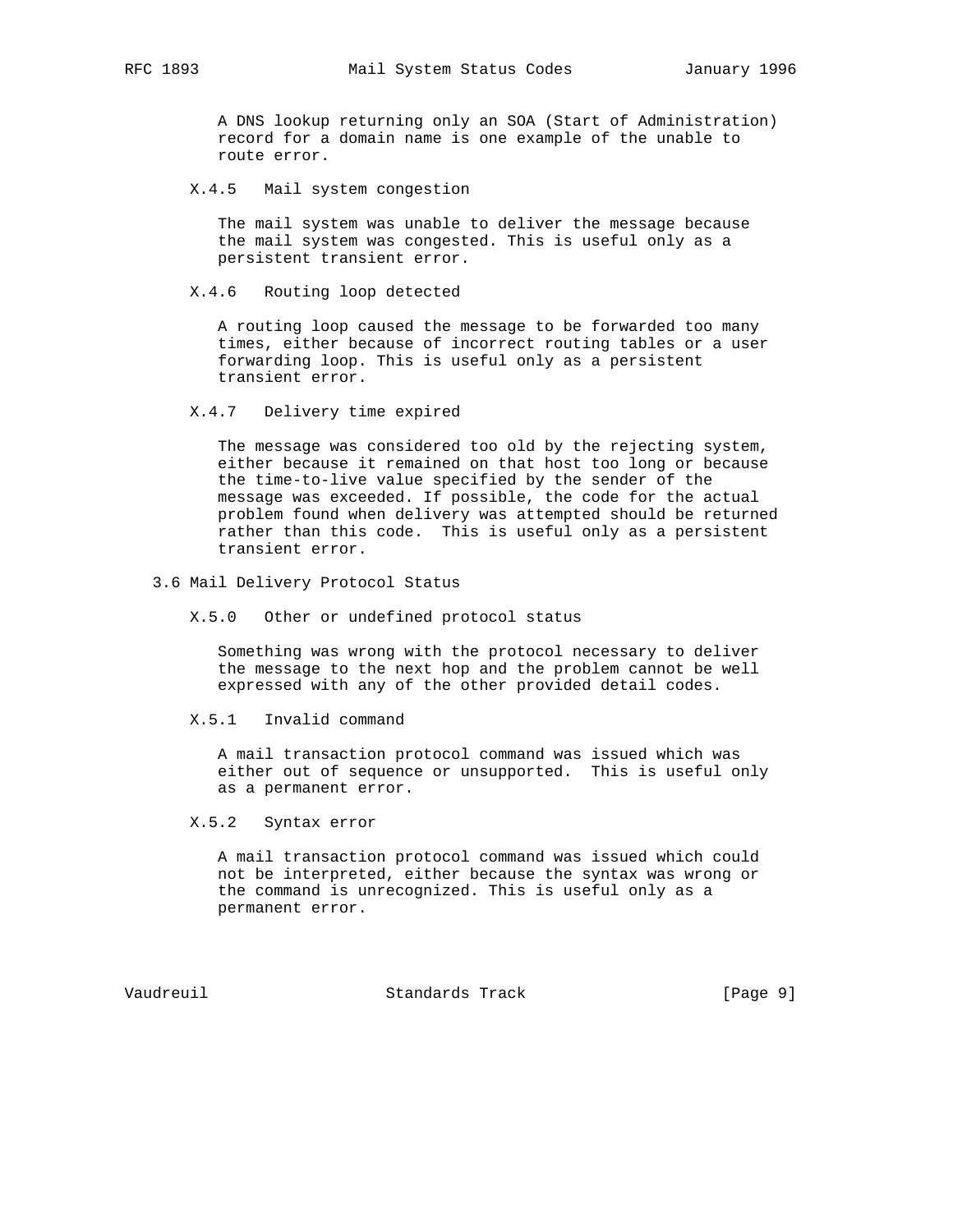# X.5.3 Too many recipients

 More recipients were specified for the message than could have been delivered by the protocol. This error should normally result in the segmentation of the message into two, the remainder of the recipients to be delivered on a subsequent delivery attempt. It is included in this list in the event that such segmentation is not possible.

## X.5.4 Invalid command arguments

 A valid mail transaction protocol command was issued with invalid arguments, either because the arguments were out of range or represented unrecognized features. This is useful only as a permanent error.

# X.5.5 Wrong protocol version

 A protocol version mis-match existed which could not be automatically resolved by the communicating parties.

3.7 Message Content or Message Media Status

X.6.0 Other or undefined media error

 Something about the content of a message caused it to be considered undeliverable and the problem cannot be well expressed with any of the other provided detail codes.

X.6.1 Media not supported

 The media of the message is not supported by either the delivery protocol or the next system in the forwarding path. This is useful only as a permanent error.

X.6.2 Conversion required and prohibited

 The content of the message must be converted before it can be delivered and such conversion is not permitted. Such prohibitions may be the expression of the sender in the message itself or the policy of the sending host.

X.6.3 Conversion required but not supported

 The message content must be converted to be forwarded but such conversion is not possible or is not practical by a host in the forwarding path. This condition may result when an ESMTP gateway supports 8bit transport but is not able to

Vaudreuil Standards Track [Page 10]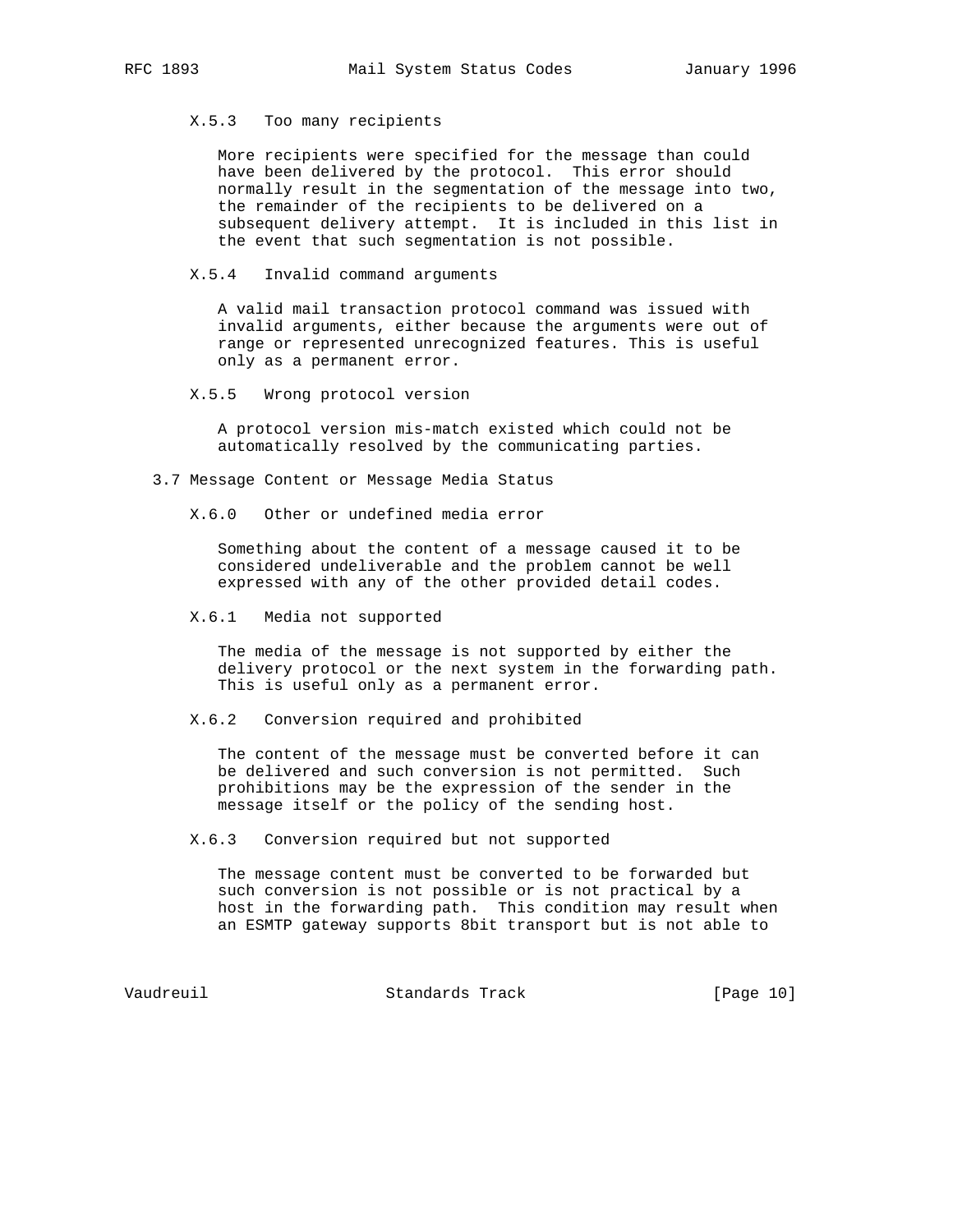downgrade the message to 7 bit as required for the next hop.

X.6.4 Conversion with loss performed

 This is a warning sent to the sender when message delivery was successfully but when the delivery required a conversion in which some data was lost. This may also be a permanant error if the sender has indicated that conversion with loss is prohibited for the message.

X.6.5 Conversion Failed

 A conversion was required but was unsuccessful. This may be useful as a permanent or persistent temporary notification.

- 3.8 Security or Policy Status
	- X.7.0 Other or undefined security status

 Something related to security caused the message to be returned, and the problem cannot be well expressed with any of the other provided detail codes. This status code may also be used when the condition cannot be further described because of security policies in force.

X.7.1 Delivery not authorized, message refused

 The sender is not authorized to send to the destination. This can be the result of per-host or per-recipient filtering. This memo does not discuss the merits of any such filtering, but provides a mechanism to report such. This is useful only as a permanent error.

#### X.7.2 Mailing list expansion prohibited

 The sender is not authorized to send a message to the intended mailing list. This is useful only as a permanent error.

X.7.3 Security conversion required but not possible

 A conversion from one secure messaging protocol to another was required for delivery and such conversion was not possible. This is useful only as a permanent error.

Vaudreuil Standards Track [Page 11]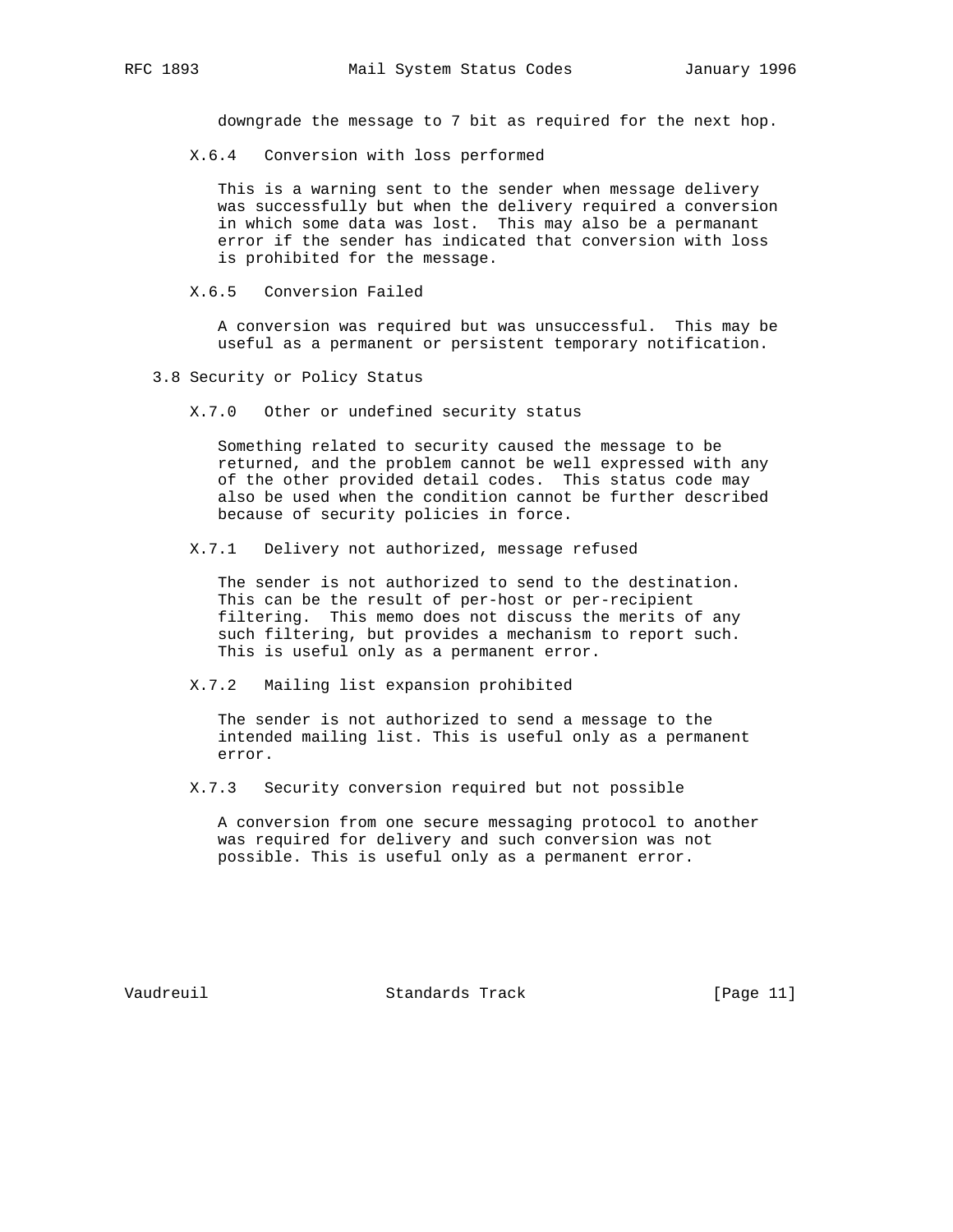# X.7.4 Security features not supported

 A message contained security features such as secure authentication which could not be supported on the delivery protocol. This is useful only as a permanent error.

X.7.5 Cryptographic failure

 A transport system otherwise authorized to validate or decrypt a message in transport was unable to do so because necessary information such as key was not available or such information was invalid.

X.7.6 Cryptographic algorithm not supported

 A transport system otherwise authorized to validate or decrypt a message was unable to do so because the necessary algorithm was not supported.

X.7.7 Message integrity failure

 A transport system otherwise authorized to validate a message was unable to do so because the message was corrupted or altered. This may be useful as a permanent, transient persistent, or successful delivery code.

# 4. References

- [SMTP] Postel, J., "Simple Mail Transfer Protocol", STD 10, RFC 821, USC/Information Sciences Institute, August 1982.
- [DSN] Moore, K., and G. Vaudreuil, "An Extensible Message Format for Delivery Status Notifications", RFC 1894, University of Tennessee, Octel Network Services, January 1996.
- 5. Security Considerations

 This document describes a status code system with increased precision. Use of these status codes may disclose additional information about how an internal mail system is implemented beyond that currently available.

6. Acknowledgments

 The author wishes to offer special thanks to Harald Alvestrand, Marko Kaittola, and Keith Moore for their extensive review and constructive suggestions.

Vaudreuil Standards Track [Page 12]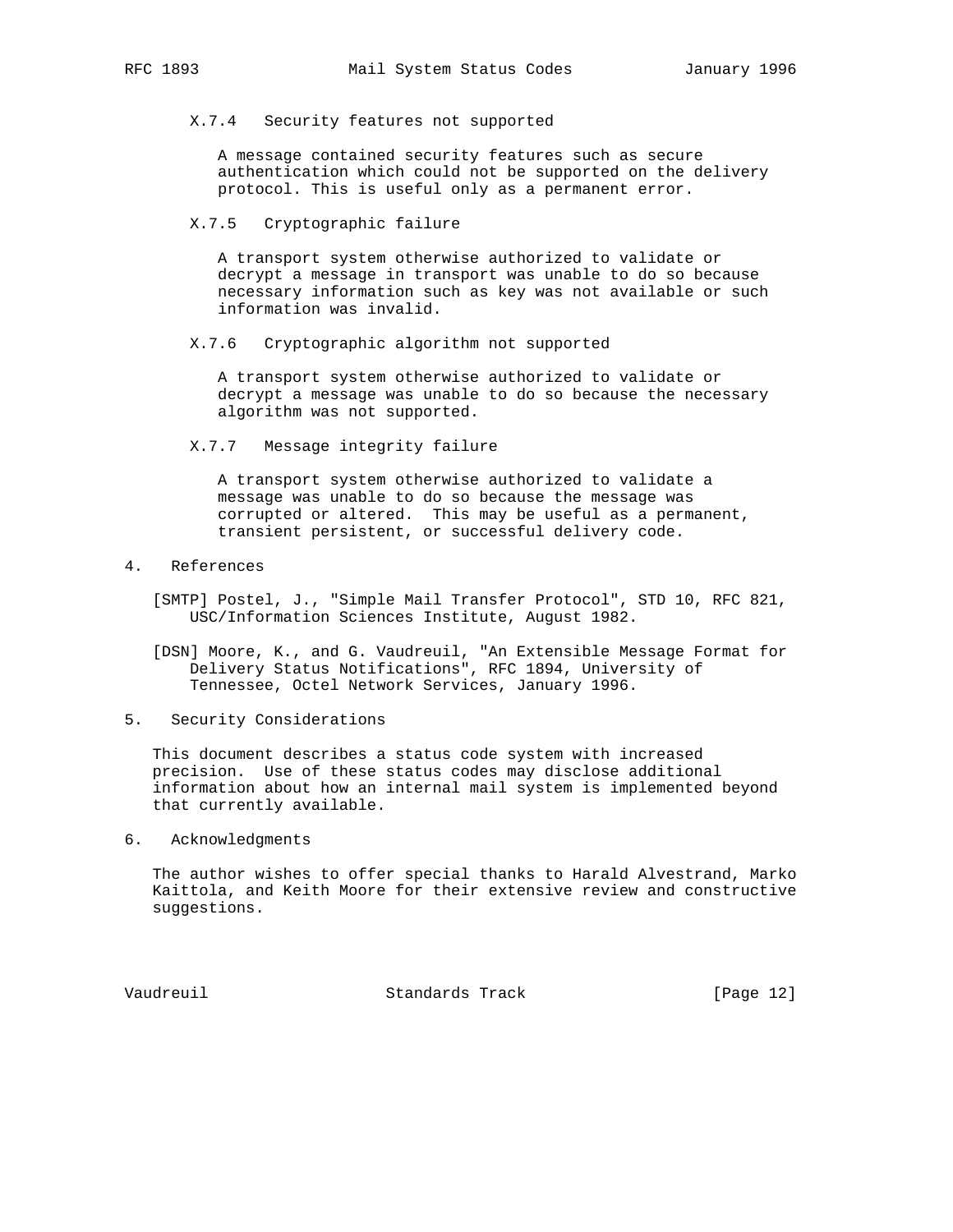# 7. Author's Address

 Gregory M. Vaudreuil Octel Network Services 17060 Dallas Parkway Suite 214 Dallas, TX 75248-1905

 Voice/Fax: +1-214-733-2722 EMail: Greg.Vaudreuil@Octel.com

Vaudreuil Standards Track [Page 13]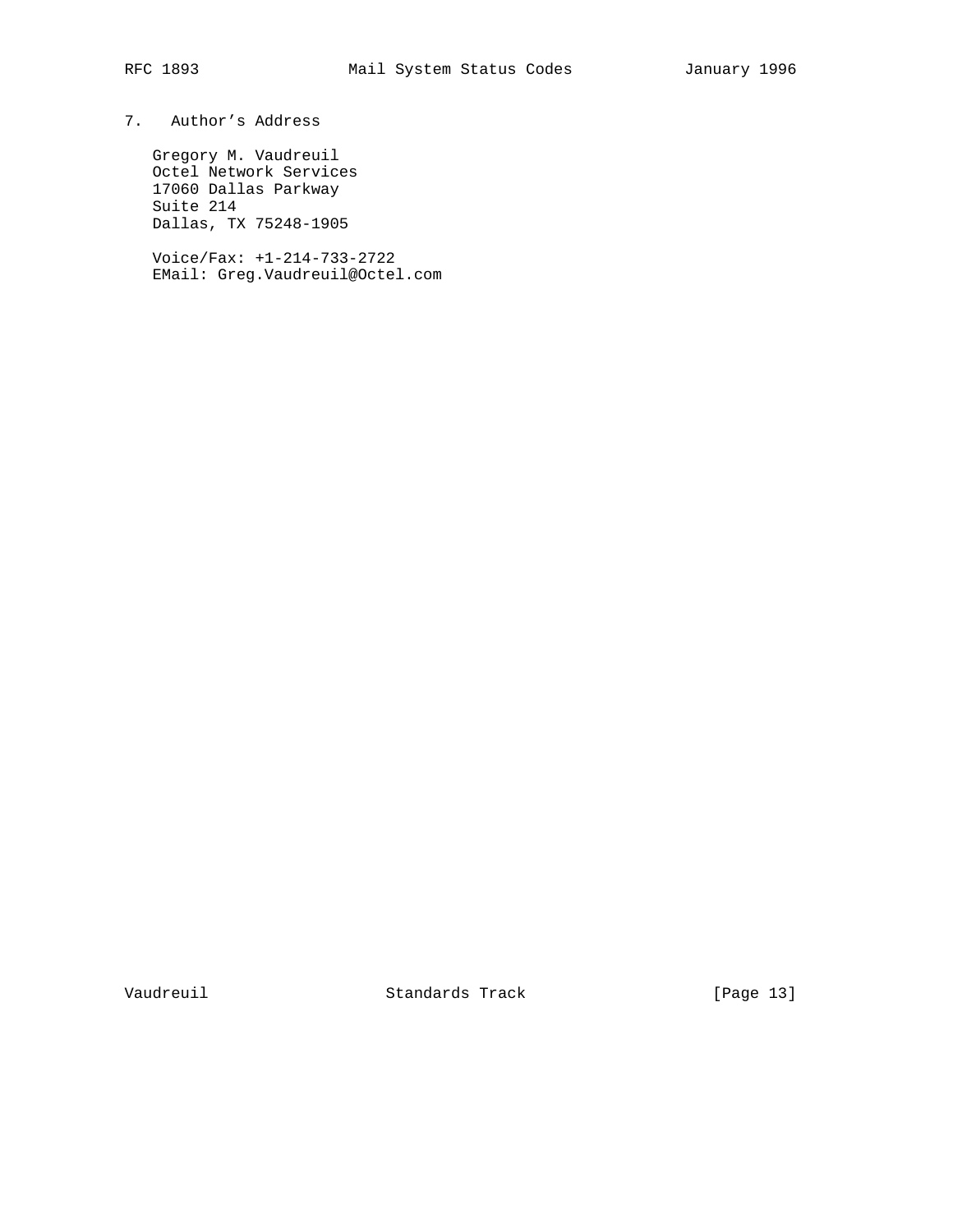| 8. |       | Appendix - Collected Status Codes            |
|----|-------|----------------------------------------------|
|    | X.1.0 | Other address status                         |
|    | X.1.1 | Bad destination mailbox address              |
|    | X.1.2 | Bad destination system address               |
|    | X.1.3 | Bad destination mailbox address syntax       |
|    | X.1.4 | Destination mailbox address ambiguous        |
|    | X.1.5 | Destination mailbox address valid            |
|    | X.1.6 | Mailbox has moved                            |
|    | X.1.7 | Bad sender's mailbox address syntax          |
|    | X.1.8 | Bad sender's system address                  |
|    | X.2.0 | Other or undefined mailbox status            |
|    | X.2.1 | Mailbox disabled, not accepting messages     |
|    | X.2.2 | Mailbox full                                 |
|    | X.2.3 | Message length exceeds administrative limit. |
|    | X.2.4 | Mailing list expansion problem               |
|    | X.3.0 | Other or undefined mail system status        |
|    | X.3.1 | Mail system full                             |
|    | X.3.2 | System not accepting network messages        |
|    | X.3.3 | System not capable of selected features      |
|    | X.3.4 | Message too big for system                   |
|    | X.4.0 | Other or undefined network or routing status |
|    | X.4.1 | No answer from host                          |
|    | X.4.2 | Bad connection                               |
|    | X.4.3 | Routing server failure                       |
|    | X.4.4 | Unable to route                              |
|    | X.4.5 | Network congestion                           |
|    | X.4.6 | Routing loop detected                        |
|    | X.4.7 | Delivery time expired                        |
|    | X.5.0 | Other or undefined protocol status           |
|    | X.5.1 | Invalid command                              |
|    | X.5.2 | Syntax error                                 |
|    | X.5.3 | Too many recipients                          |
|    | X.5.4 | Invalid command arguments                    |
|    | X.5.5 | Wrong protocol version                       |
|    | X.6.0 | Other or undefined media error               |
|    | X.6.1 | Media not supported                          |
|    | X.6.2 | Conversion required and prohibited           |
|    | X.6.3 | Conversion required but not supported        |
|    | X.6.4 | Conversion with loss performed               |
|    | X.6.5 | Conversion failed                            |

Vaudreuil Standards Track [Page 14]